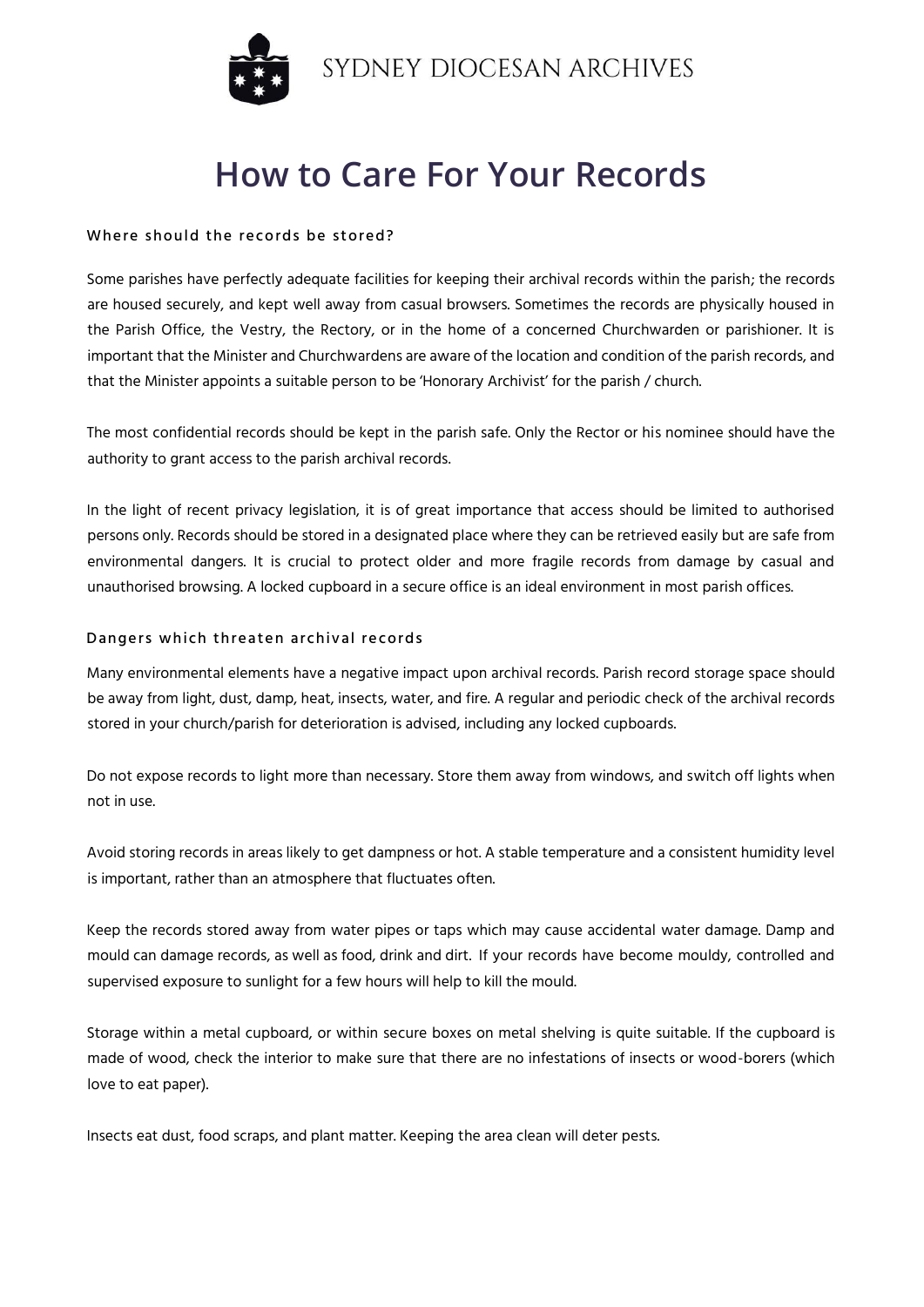

Paper records can be a fire hazard. Regularly have electrical circuits and outlets tested, and repair any damage or exposed wires. Keep flames away from the records storage.

Some paper records are more unstable than others. Older fax printouts, receipts, and carbonless copy paper can fade and become illegible. If any documents are beginning to deteriorate, photocopy them and keep the copy with the original to preserve the record's information for longer. Do not throw out any records because they are fragile.

#### In the event of a disaster

If vital records become damaged, contact the Diocesan Archivist for advice on what steps you can take to mediate some of the damage. If water is involved, it is important to remove any liquid but do not attempt to dry the damp paper yourself. Do not use any commercial glue or tape to repair records yourself.

If you take steps to secure the records, you can prevent a disaster.

## Consider the length of time the record needs to be retained: if the record must kept permanently, it should be looked after well.

### Suitable Boxes: the Type 1 Box

Archival records should be kept in suitable boxes. Archivists commonly use a box called the '**Type 1 Box**', which can be purchased from the Government Records Repository in Sydney. The GRR website provides contact details, prices, and assembly instructions (pictures with text) for the Type 1 Box. It is sturdy enough to provide suitable protection to the records and not fall apart during handling, and, when full, it is a suitable size and weight for the average person to lift.

Occupational Health & Safety guidelines should be observed when lifting boxes of volumes, files, and papers. In general, a box to be lifted and carried should not weigh over **16-20 kilograms**. The GRR make a larger Type 2 Box, which can be useful for storage or larger items, but care must be taken not to make the box too heavy. Albox make a Type 1 Box in polypropylene, which is good for area where damp or water is a problem.

Commercially available 'Archive' boxes, such as those from Marbig and Officeworks, should be avoided. They are made of flimsy cardboard, the base of the box is weak, and the box is far too heavy to lift safely when full. These records are irreplaceable, and the boxes must be able to protect the records and transport them intact.

Tips

• It is important to remember that paper needs to 'breathe', for it takes up and releases moisture as the temperature and humidity levels change. Documents should NOT be wrapped in plastics or foil, as these materials will trap moisture and cause the growth of mould. However, 'oven bags' are suitable for storage,